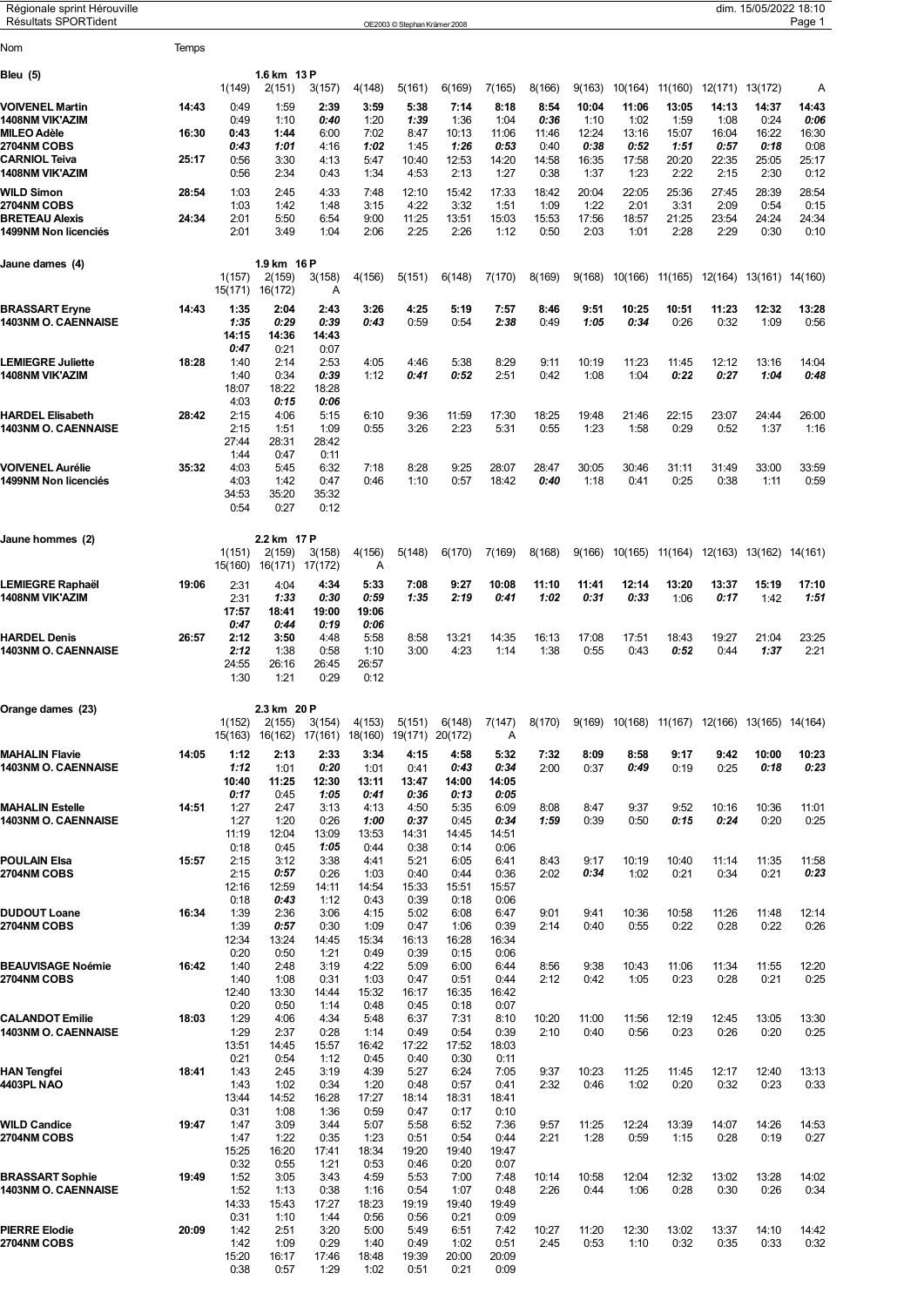| Régionale sprint Hérouville<br><b>Résultats SPORTident</b> |       |                   |                       |                   |                   | OE2003 © Stephan Krämer 2008 |                   |               |                 |               |                 |                                 |               | dim. 15/05/2022 18:10 | Page 2        |
|------------------------------------------------------------|-------|-------------------|-----------------------|-------------------|-------------------|------------------------------|-------------------|---------------|-----------------|---------------|-----------------|---------------------------------|---------------|-----------------------|---------------|
| Nom                                                        | Temps |                   |                       |                   |                   |                              |                   |               |                 |               |                 |                                 |               |                       |               |
| Orange dames  (23)                                         |       |                   | 2.3 km 20 P           |                   |                   |                              |                   | (suite)       |                 |               |                 |                                 |               |                       |               |
|                                                            |       | 1(152)<br>15(163) | 2(155)<br>16(162)     | 3(154)<br>17(161) | 4(153)<br>18(160) | 5(151)<br>19(171)            | 6(148)<br>20(172) | 7(147)<br>Α   | 8(170)          | 9(169)        |                 | 10(168) 11(167) 12(166) 13(165) |               |                       | 14(164)       |
| POULAIN Stéphanie<br><b>2704NM COBS</b>                    | 20:12 | 1:47<br>1:47      | 3:01<br>1:14          | 3:33<br>0:32      | 5:12<br>1:39      | 6:02<br>0:50                 | 7:06<br>1:04      | 8:00<br>0:54  | 10:42<br>2:42   | 11:29<br>0:47 | 12:39<br>1:10   | 13:05<br>0:26                   | 13:44<br>0:39 | 14:19<br>0:35         | 14:53<br>0:34 |
|                                                            |       | 15:26<br>0:33     | 16:29<br>1:03         | 17:53<br>1:24     | 18:49<br>0:56     | 19:41<br>0:52                | 20:05<br>0:24     | 20:12<br>0:07 |                 |               |                 |                                 |               |                       |               |
| VILLEDIEU Manon<br><b>1403NM O. CAENNAISE</b>              | 20:42 | 1:58              | 3:45                  | 4:18              | 6:03              | 6:52                         | 7:48              | 8:41          | 11:20           | 12:06         | 13:15           | 13:41                           | 14:19         | 14:45                 | 15:17         |
|                                                            |       | 1:58<br>15:45     | 1:47<br>16:50         | 0:33<br>18:21     | 1:45<br>19:22     | 0:49<br>20:15                | 0:56<br>20:35     | 0:53<br>20:42 | 2:39            | 0:46          | 1:09            | 0:26                            | 0:38          | 0:26                  | 0:32          |
| <b>MOISSERON Claire</b>                                    | 20:44 | 0:28<br>2:00      | 1:05<br>3:24          | 1:31<br>3:53      | 1:01<br>5:11      | 0:53<br>6:01                 | 0:20<br>6:58      | 0:07<br>7:44  | 10:07           | 10:54         | 11:58           | 12:52                           | 13:26         | 13:47                 | 14:15         |
| 1408NM VIK'AZIM                                            |       | 2:00              | 1:24                  | 0:29              | 1:18              | 0:50                         | 0:57              | 0:46          | 2:23            | 0:47          | 1:04            | 0:54                            | 0:34          | 0:21                  | 0:28          |
|                                                            |       | 15:19<br>1:04     | 17:03<br>1:44         | 18:27<br>1:24     | 19:24<br>0:57     | 20:18<br>0:54                | 20:34<br>0:16     | 20:44<br>0:10 |                 | 2:54<br>*156  |                 |                                 |               |                       |               |
| <b>VILLEDIEU Florence</b>                                  | 20:58 | 1:56              | 3:46                  | 4:19              | 5:45              | 6:42                         | 8:07              | 8:56          | 11:37           | 12:25         | 13:34           | 14:11                           | 14:43         | 15:10                 | 15:40         |
| <b>1403NM O. CAENNAISE</b>                                 |       | 1:56<br>16:14     | 1:50<br>17:14         | 0:33<br>18:39     | 1:26<br>19:37     | 0:57<br>20:26                | 1:25<br>20:49     | 0:49<br>20:58 | 2:41            | 0:48          | 1:09            | 0:37                            | 0:32          | 0:27                  | 0:30          |
| LEMIEGRE Virginie                                          | 21:46 | 0:34<br>1:54      | 1:00<br>2:58          | 1:25<br>3:24      | 0:58<br>4:36      | 0:49<br>5:26                 | 0:23<br>6:25      | 0:09<br>7:11  | 11:29           |               |                 | 14:22                           | 14:54         |                       | 15:48         |
| 1408NM VIK'AZIM                                            |       | 1:54              | 1:04                  | 0:26              | 1:12              | 0:50                         | 0:59              | 0:46          | 4:18            | 12:13<br>0:44 | 13:19<br>1:06   | 1:03                            | 0:32          | 15:18<br>0:24         | 0:30          |
|                                                            |       | 16:11<br>0:23     | 17:39<br>1:28         | 19:06<br>1:27     | 20:00<br>0:54     | 21:07<br>1:07                | 21:32<br>0:25     | 21:46<br>0:14 |                 |               |                 |                                 |               |                       |               |
| <b>MARCHAND Emma</b>                                       | 22:32 | 2:21              | 3:33                  | 4:32              | 5:59              | 7:06                         | 9:34              | 10:34         | 13:24           | 14:05         | 15:21           | 15:44                           | 16:22         | 16:51                 | 17:20         |
| 2704NM COBS                                                |       | 2:21<br>17:54     | 1:12<br>18:44         | 0:59<br>20:15     | 1:27<br>21:06     | 1:07<br>22:00                | 2:28<br>22:26     | 1:00<br>22:32 | 2:50            | 0:41          | 1:16            | 0:23                            | 0:38          | 0:29                  | 0:29          |
|                                                            |       | 0:34              | 0:50                  | 1:31              | 0:51              | 0:54                         | 0:26              | 0:06          |                 |               |                 |                                 |               |                       |               |
| EUDIER Agnès<br>2704NM COBS                                | 23:55 | 2:00<br>2:00      | 3:28<br>1:28          | 4:02<br>0:34      | 5:34<br>1:32      | 8:13<br>2:39                 | 9:24<br>1:11      | 10:31<br>1:07 | 13:34<br>3:03   | 14:31<br>0:57 | 15:47<br>1:16   | 16:14<br>0:27                   | 16:54<br>0:40 | 17:23<br>0:29         | 18:00<br>0:37 |
|                                                            |       | 18:33             | 19:37                 | 21:21             | 22:31             | 23:29                        | 23:46             | 23:55         |                 |               |                 |                                 |               |                       |               |
| <b>COFFE Marie-Pierre</b>                                  | 25:17 | 0:33<br>2:28      | 1:04<br>3:44          | 1:44<br>4:13      | 1:10<br>7:21      | 0:58<br>8:26                 | 0:17<br>9:35      | 0:09<br>10:33 | 13:47           | 14:40         | 16:02           | 16:42                           | 17:19         | 17:45                 | 18:17         |
| 9502IF ACBeauchamp                                         |       | 2:28<br>18:44     | 1:16<br>20:11         | 0:29<br>22:20     | 3:08<br>23:29     | 1:05<br>24:35                | 1:09<br>25:09     | 0:58<br>25:17 | 3:14            | 0:53          | 1:22            | 0:40                            | 0:37          | 0:26                  | 0:32          |
|                                                            |       | 0:27              | 1:27                  | 2:09              | 1:09              | 1:06                         | 0:34              | 0:08          |                 |               |                 |                                 |               |                       |               |
| <b>LECLERE Camille</b><br>7604NM ALBEOrientation           | 26:35 | 1:55<br>1:55      | 3:19<br>1:24          | 5:03<br>1:44      | 6:43<br>1:40      | 7:51<br>1:08                 | 9:07<br>1:16      | 10:03<br>0:56 | 14:27<br>4:24   | 15:25<br>0:58 | 16:54<br>1:29   | 17:43<br>0:49                   | 18:20<br>0:37 | 18:50<br>0:30         | 19:24<br>0:34 |
|                                                            |       | 19:52             | 22:00                 | 23:52             | 25:10             | 26:04                        | 26:27             | 26:35         |                 |               |                 |                                 |               |                       |               |
| LEHAULT MATHILDE                                           | 29:43 | 0:28<br>1:40      | 2:08<br>3:09          | 1:52<br>3:39      | 1:18<br>5:16      | 0:54<br>6:16                 | 0:23<br>7:46      | 0:08<br>8:37  | 11:08           | 11:56         | 13:08           | 13:37                           | 14:17         | 14:44                 | 15:16         |
| 1406NM vir'king raid                                       |       | 1:40              | 1:29                  | 0:30              | 1:37              | 1:00                         | 1:30              | 0:51          | 2:31            | 0:48          | 1:12            | 0:29                            | 0:40          | 0:27                  | 0:32          |
|                                                            |       | 15:45<br>0:29     | 25:52<br>10:07        | 27:24<br>1:32     | 28:13<br>0:49     | 29:08<br>0:55                | 29:35<br>0:27     | 29:43<br>0:08 |                 |               |                 |                                 |               |                       |               |
| <b>CROUIN Valérie</b><br>7604NM ALBEOrientation            | 46:41 | 9:01<br>9:01      | 10:42<br>1:41         | 11:53<br>1:11     | 13:30<br>1:37     | 14:41<br>1:11                | 17:27<br>2:46     | 18:30<br>1:03 | 21:33<br>3:03   | 22:22<br>0:49 | 36:33<br>14:11  | 37:11<br>0:38                   | 38:20<br>1:09 | 38:58<br>0:38         | 39:32<br>0:34 |
|                                                            |       | 40:16             | 41:37                 | 43:33             | 44:44             | 45:53                        | 46:24             | 46:41         |                 |               |                 |                                 |               |                       |               |
|                                                            |       | 0:44              | 1:21                  | 1:56              | 1:11              | 1:09                         | 0:31              | 0:17          |                 |               |                 |                                 |               |                       |               |
| <b>BEAUVISAGE Valérie</b><br><b>2704NM COBS</b>            | andon |                   | 15:02<br>15:02        | 15:44<br>0:42     | 17:08<br>1:24     | 20:21<br>3:13                | 21:39<br>1:18     | 22:41<br>1:02 | 25:30<br>2:49   | 26:28<br>0:58 | 27:45<br>1:17   |                                 |               |                       |               |
|                                                            |       | -----             | -----                 | -----             | -----             | -----                        | -----             | 33:46         |                 | 7:52          | 11:49           |                                 |               |                       |               |
| <b>LEHAULT Béatrice</b>                                    | andon |                   |                       |                   |                   |                              |                   | 6:01<br>----- |                 | *159<br>----- | *151<br>-----   |                                 |               |                       |               |
| 1406NM vir'king raid                                       |       |                   |                       |                   |                   |                              |                   |               |                 |               |                 |                                 |               |                       |               |
|                                                            |       |                   |                       |                   |                   |                              |                   |               |                 |               |                 |                                 |               |                       |               |
| Orange hommes (28)                                         |       | 1(150)            | 2.7 km 24 P<br>2(152) | 3(155)            | 4(154)            | 5(153)                       | 6(151)            | 7(159)        | 8(158)          | 9(156)        | 10(148) 11(147) |                                 | 12(170)       | 13(169)               | 14(168)       |
|                                                            |       | 15(167)           | 16(166)               | 17(165)           | 18(164)           | 19(163)                      | 20(162) 21(161)   |               | 22(160) 23(171) |               | 24(172)         | Α                               |               |                       |               |
| <b>LEFEVRE Raphael</b><br><b>1403NM O. CAENNAISE</b>       | 15:41 | 0:56<br>0:56      | 1:28<br>0:32          | 2:12<br>0:44      | 2:33<br>0:21      | 3:31<br>0:58                 | 4:05<br>0:34      | 4:47<br>0:42  | 5:12<br>0:25    | 5:58<br>0:46  | 7:14<br>1:16    | 7:43<br>0:29                    | 9:25<br>1:42  | 10:00<br>0:35         | 10:43<br>0:43 |
|                                                            |       | 11:01             | 11:23                 | 11:41             | 12:04             | 12:21                        | 13:02             | 14:11         | 14:47           | 15:20         | 15:36           | 15:41                           |               |                       |               |
| <b>VOIVENEL Vincent</b>                                    | 16:37 | 0:18<br>0:50      | 0:22<br>1:25          | 0:18<br>2:29      | 0:23<br>3:11      | 0:17<br>4:05                 | 0:41<br>4:41      | 1:09<br>5:35  | 0:36<br>5:59    | 0:33<br>6:32  | 0:16<br>7:34    | 0:05<br>8:09                    | 10:03         | 10:38                 | 11:23         |
| 1408NM VIK'AZIM                                            |       | 0:50              | 0:35                  | 1:04              | 0:42              | 0:54                         | 0:36              | 0:54          | 0:24            | 0:33          | 1:02            | 0:35                            | 1:54          | 0:35                  | 0:45          |
|                                                            |       | 11:44<br>0:21     | 12:10<br>0:26         | 12:30<br>0:20     | 12:53<br>0:23     | 13:13<br>0:20                | 13:54<br>0:41     | 14:57<br>1:03 | 15:38<br>0:41   | 16:15<br>0:37 | 16:30<br>0:15   | 16:37<br>0:07                   |               |                       |               |
| POULAIN Nicolas<br>2704NM COBS                             | 17:26 | 0:51<br>0:51      | 1:22<br>0:31          | 2:30<br>1:08      | 2:52<br>0:22      | 3:42<br>0:50                 | 4:16<br>0:34      | 5:04<br>0:48  | 5:36<br>0:32    | 6:11<br>0:35  | 7:16<br>1:05    | 7:57<br>0:41                    | 9:47<br>1:50  | 11:01<br>1:14         | 11:54<br>0:53 |
|                                                            |       | 12:17             | 12:41                 | 13:00             | 13:21             | 13:43                        | 14:24             | 15:31         | 16:15           | 16:57         | 17:16           | 17:26                           |               |                       |               |
| MILEO Julien                                               | 17:36 | 0:23<br>0:47      | 0:24<br>1:21          | 0:19<br>3:50      | 0:21<br>4:12      | 0:22<br>5:11                 | 0:41<br>5:45      | 1:07<br>6:29  | 0:44<br>6:58    | 0:42<br>7:53  | 0:19<br>8:58    | 0:10<br>9:31                    | 11:17         | 11:48                 | 12:32         |
| <b>2704NM COBS</b>                                         |       | 0:47              | 0:34                  | 2:29              | 0:22              | 0:59                         | 0:34              | 0:44          | 0:29            | 0:55          | 1:05            | 0:33                            | 1:46          | 0:31                  | 0:44          |
|                                                            |       | 12:48<br>0:16     | 13:16<br>0:28         | 13:33<br>0:17     | 13:54<br>0:21     | 14:15<br>0:21                | 14:56<br>0:41     | 15:59<br>1:03 | 16:34<br>0:35   | 17:13<br>0:39 | 17:29<br>0:16   | 17:36<br>0:07                   |               |                       |               |
| <b>VILLEDIEU Nicolas</b>                                   | 18:30 | 1:12              | 1:51                  | 2:51              | 3:22              | 4:28                         | 5:08              | 6:06          | 6:52            | 7:32          | 8:47            | 9:25                            | 11:26         | 12:03                 | 12:51         |
| <b>1403NM O. CAENNAISE</b>                                 |       | 1:12<br>13:16     | 0:39<br>13:39         | 1:00<br>13:58     | 0:31<br>14:24     | 1:06<br>14:50                | 0:40<br>15:41     | 0:58<br>16:45 | 0:46<br>17:27   | 0:40<br>18:07 | 1:15<br>18:23   | 0:38<br>18:30                   | 2:01          | 0:37                  | 0:48          |
| RICHARD Clément                                            | 18:41 | 0:25<br>1:01      | 0:23<br>1:35          | 0:19<br>2:30      | 0:26<br>3:05      | 0:26<br>4:12                 | 0:51<br>4:47      | 1:04<br>5:38  | 0:42<br>6:11    | 0:40<br>6:51  | 0:16<br>8:06    | 0:07<br>8:41                    | 10:40         | 11:18                 | 12:12         |
| <b>1403NM O. CAENNAISE</b>                                 |       | 1:01              | 0:34                  | 0:55              | 0:35              | 1:07                         | 0:35              | 0:51          | 0:33            | 0:40          | 1:15            | 0:35                            | 1:59          | 0:38                  | 0:54          |
|                                                            |       | 12:33<br>0:21     | 12:58<br>0:25         | 13:18<br>0:20     | 13:47<br>0:29     | 14:07<br>0:20                | 15:34<br>1:27     | 16:45<br>1:11 | 17:35<br>0:50   | 18:16<br>0:41 | 18:34<br>0:18   | 18:41<br>0:07                   |               |                       |               |
| NING Zijie                                                 | 19:05 | 0:48              | 1:15                  | 2:02              | 2:22              | 3:14                         | 3:52              | 4:36          | 5:58            | 6:33          | 8:18            | 8:51                            | 10:45         | 11:20                 | 12:07         |
| 4403PL NAO                                                 |       | 0:48<br>12:22     | 0:27<br>12:46         | 0:47<br>13:04     | 0:20<br>13:25     | 0:52<br>13:54                | 0:38<br>16:13     | 0:44<br>17:19 | 1:22<br>18:00   | 0:35<br>18:34 | 1:45<br>18:47   | 0:33<br>19:05                   | 1:54          | 0:35                  | 0:47          |
| <b>LEFEVRE Paul</b>                                        | 19:35 | 0:15<br>0:57      | 0:24<br>1:34          | 0:18<br>2:30      | 0:21<br>2:59      | 0:29<br>4:11                 | 2:19<br>5:12      | 1:06<br>6:10  | 0:41<br>6:57    | 0:34<br>7:42  | 0:13<br>8:56    | 0:18<br>9:42                    | 11:43         | 12:22                 | 13:28         |
| 1403NM O. CAENNAISE                                        |       | 0:57              | 0:37                  | 0:56              | 0:29              | 1:12                         | 1:01              | 0:58          | 0:47            | 0:45          | 1:14            | 0:46                            | 2:01          | 0:39                  | 1:06          |
|                                                            |       | 13:50<br>0:22     | 14:16<br>0:26         | 14:37<br>0:21     | 15:06<br>0:29     | 15:41<br>0:35                | 16:32<br>0:51     | 17:40<br>1:08 | 18:26<br>0:46   | 19:08<br>0:42 | 19:28<br>0:20   | 19:35<br>0:07                   |               |                       |               |